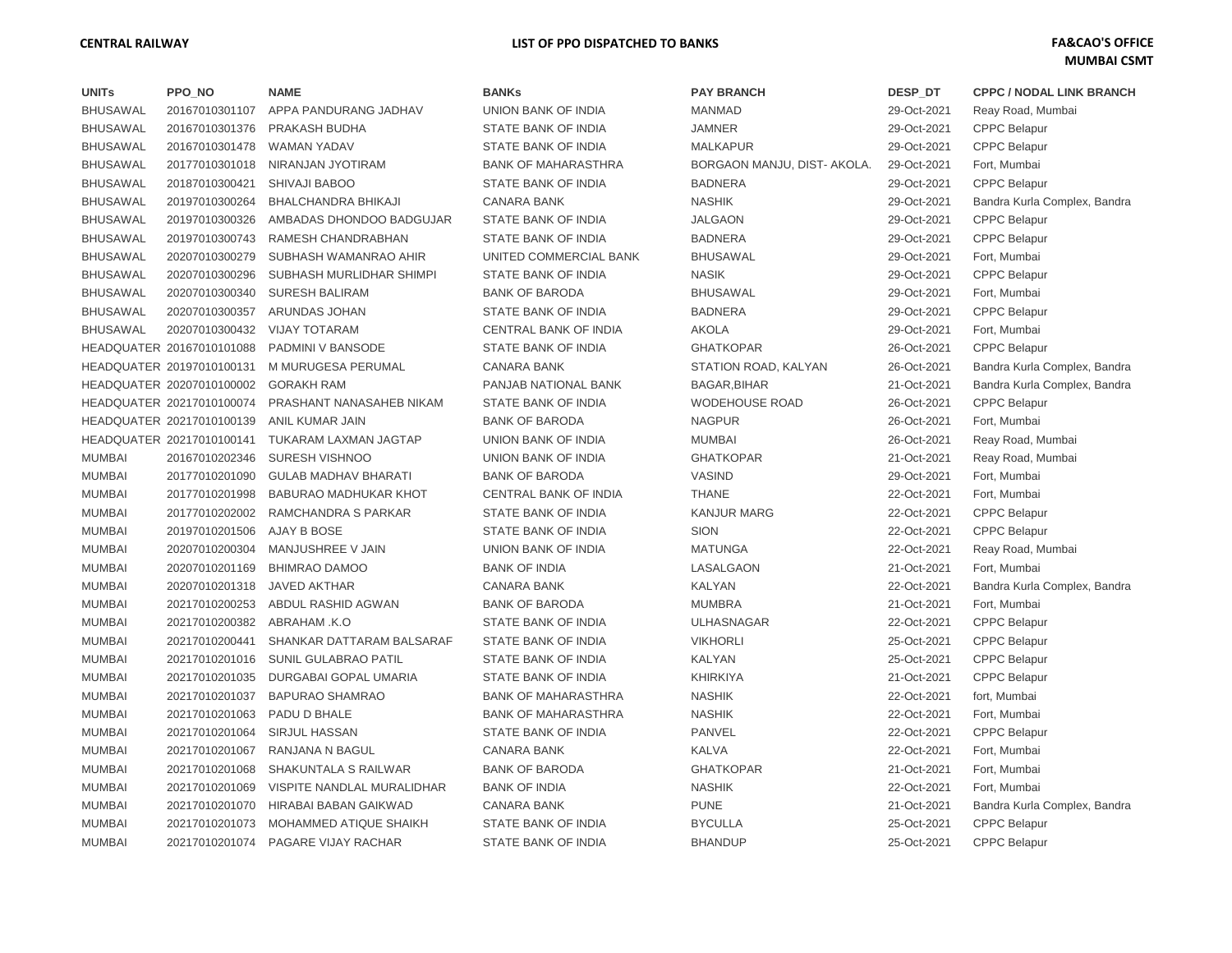## **CENTRAL RAILWAY LIST OF PPO DISPATCHED TO BANKS FA&CAO'S OFFICE**

| <b>UNITs</b>     | PPO_NO                                  | <b>NAME</b>                                | <b>BANKs</b>                 | <b>PAY BRANCH</b>             | DESP_DT     | <b>CPPC / NODAL LINK BRANCH</b> |
|------------------|-----------------------------------------|--------------------------------------------|------------------------------|-------------------------------|-------------|---------------------------------|
| <b>MUMBAI</b>    | 20217010201075                          | SATISH CHARUDATTA DUBE                     | <b>BANK OF BARODA</b>        | <b>PUNE</b>                   | 25-Oct-2021 | Fort, Mumbai                    |
| <b>MUMBAI</b>    | 20217010201076                          | PELLISSERY POULOSE ANTHONY                 | STATE BANK OF INDIA          | <b>THIRISSUR</b>              | 25-Oct-2021 | <b>CPPC Belapur</b>             |
| <b>MUMBAI</b>    | 20217010201078                          | <b>ABDUL WAHID</b>                         | <b>BANK OF BARODA</b>        | <b>ANDHERI</b>                | 25-Oct-2021 | Fort, Mumbai                    |
| <b>MUMBAI</b>    | 20217010201080                          | RAJENDRA TULSIRAM DHENDE                   | STATE BANK OF INDIA          | <b>DOMBIVLI</b>               | 21-Oct-2021 | <b>CPPC Belapur</b>             |
| <b>MUMBAI</b>    | 20217010201081                          | ANILA MANMOHAN NAIR                        | UNION BANK OF INDIA          | <b>PUNE</b>                   | 22-Oct-2021 | Reay Road Mumbai                |
| <b>MUMBAI</b>    | 20217010201082                          | <b>VIVEK SHRIVASTAVA</b>                   | <b>BANK OF BARODA</b>        | <b>KALYAN</b>                 | 25-Oct-2021 | Fort, Mumbai                    |
| <b>MUMBAI</b>    | 20217010201085                          | JAMES J MANJALY                            | STATE BANK OF INDIA          | <b>KALYAN</b>                 | 25-Oct-2021 | <b>CPPC Belapur</b>             |
| <b>MUMBAI</b>    | 20217010201087                          | ARUN KASHINATH SHEJWAL                     | <b>CENTRAL BANK OF INDIA</b> | <b>KALYAN</b>                 | 25-Oct-2021 | Fort, Mumbai                    |
| <b>WAO PAREL</b> | 20167011300045                          | UTTAM JANARDHAN TODKAR                     | <b>BANK OF MAHARASTHRA</b>   | <b>BADLAPUR</b>               | 21-Oct-2021 | Fort, Mumbai                    |
| <b>WAO PAREL</b> | 20217011300294                          | <b>HRUSHIKESH D ACHARYA</b>                | STATE BANK OF INDIA          | <b>PAREL</b>                  | 21-Oct-2021 | <b>CPPC Belapur</b>             |
| <b>WAO PAREL</b> | 20217011300295                          | <b>DIPAK N SAWANT</b>                      | CENTRAL BANK OF INDIA        | <b>NANDIVLI</b>               | 21-Oct-2021 | Fort, Mumbai                    |
| <b>BHUSAWAL</b>  | 401032007000045 MOHAN BABU              |                                            | STATE BANK OF INDIA          | <b>BHUSAWAL</b>               | 29-Oct-2021 | <b>CPPC Belapur</b>             |
| <b>BHUSAWAL</b>  |                                         | 401032014000408 DILIP HARI KEDARE          | <b>BANK OF MAHARASTHRA</b>   | <b>NANDGAON</b>               | 29-Oct-2021 | Fort, Mumbai                    |
| <b>BHUSAWAL</b>  | CR10304112667                           | <b>MUSHIR AHAMAD</b>                       | <b>BANK OF MAHARASTHRA</b>   | <b>KHANDWA</b>                | 29-Oct-2021 | Fort, Mumbai                    |
| <b>BHUSAWAL</b>  | CR10304115800                           | <b>MAHADEO PARBAT</b>                      | <b>BANK OF BARODA</b>        | RLY COLONY BHUSAWAL (030)     | 29-Oct-2021 | Fort, Mumbai                    |
| <b>BHUSAWAL</b>  | CR10306119095                           | RAMKRISHNA NATHOO                          | CENTRAL BANK OF INDIA        | <b>BHUSAVAL</b>               | 29-Oct-2021 | Fort, Mumbai                    |
| <b>BHUSAWAL</b>  | CR10308118772                           | KASHINATH SHIVRAM KHADE                    | <b>BANK OF BARODA</b>        | <b>MANMAD</b>                 | 29-Oct-2021 | Fort, Mumbai                    |
| <b>BHUSAWAL</b>  | CR10318111251                           | <b>G S PURI</b>                            | STATE BANK OF INDIA          | <b>DEOLALI</b>                | 29-Oct-2021 | <b>CPPC Belapur</b>             |
| <b>BHUSAWAL</b>  | CR20304538971                           | RAMHARI DASHRATH BANSOD.                   | <b>BANK OF MAHARASTHRA</b>   | AMRAOTI                       | 29-Oct-2021 | Fort, Mumbai                    |
| <b>BHUSAWAL</b>  | CR20306119430                           | <b>MADHUKAR UDHAV</b>                      | <b>BANK OF BARODA</b>        | <b>BHUSAWAL</b>               | 29-Oct-2021 | Fort, Mumbai                    |
| <b>BHUSAWAL</b>  | CR20314113234                           | M A PEABODY                                | PANJAB NATIONAL BANK         | <b>BHUSAVAL</b>               | 29-Oct-2021 | Bandra Kurla Complex, Bandra    |
| <b>BHUSAWAL</b>  | CR20325538282                           | PADMAKAR DHONDU                            | <b>CANARA BANK</b>           | <b>BHUSAVAL</b>               | 29-Oct-2021 | Bandra Kurla Complex, Bandra    |
| <b>BHUSAWAL</b>  | CR40306621776                           | PRAKASH BUDHA                              | CENTRAL BANK OF INDIA        | <b>PACHORA</b>                | 29-Oct-2021 | Fort, Mumbai                    |
| <b>BHUSAWAL</b>  | CR50325529756                           | <b>HARI TUKARAM</b>                        | UNION BANK OF INDIA          | 2ND INDUSTRIAL FINANCE        | 29-Oct-2021 | Reay Road, Mumbai               |
| <b>BHUSAWAL</b>  |                                         | 101032007000648 ASHOK KUMAR KUNDNLAL       | PANJAB NATIONAL BANK         | <b>BHUSAVAL</b>               | 29-Oct-2021 | Bandra Kurla Complex, Bandra    |
| <b>BHUSAWAL</b>  |                                         | 101032011000970 SYED LIYAKAT ALI ABBAS ALI | PANJAB NATIONAL BANK         | <b>BHUSAWAL</b>               | 29-Oct-2021 | Bandra Kurla Complex, Bandra    |
| <b>BHUSAWAL</b>  |                                         | 101032013000418 UKHARDOO DAGDOO            | UNITED COMMERCIAL BANK       | <b>BHUSAWAL</b>               | 29-Oct-2021 | Fort, Mumbai                    |
| <b>BHUSAWAL</b>  | 101032013001140 SYED ASIFALI            |                                            | UNION BANK OF INDIA          | <b>BHUSAWAL</b>               | 29-Oct-2021 | Reay Road, Mumbai               |
| <b>BHUSAWAL</b>  |                                         | 101032014001076 PRAKASH SONOO              | STATE BANK OF INDIA          | <b>BHUSAWAL</b>               | 29-Oct-2021 | <b>CPPC Belapur</b>             |
| <b>BHUSAWAL</b>  |                                         | 101032015000070 ARTI KISHOR BORALE         | UNION BANK OF INDIA          | <b>BHUSAWAL</b>               | 29-Oct-2021 | Reay Road, Mumbai               |
| <b>BHUSAWAL</b>  |                                         | 201032010000846 JAGANNATH RAMA             | CENTRAL BANK OF INDIA        | SHIVANI, MIDC AREA BR., AKOLA | 29-Oct-2021 | Fort, Mumbai                    |
| <b>BHUSAWAL</b>  |                                         | 201032013000896 DEELIP MOHAN JADHAV        | STATE BANK OF INDIA          | <b>NANDGAON</b>               | 29-Oct-2021 | <b>CPPC Belapur</b>             |
| <b>BHUSAWAL</b>  |                                         | 201032013000913 SHIVAJI NAGO BHACHKAR      | <b>BANK OF MAHARASTHRA</b>   | <b>NANDGAON</b>               | 29-Oct-2021 | Fort, Mumbai                    |
| <b>BHUSAWAL</b>  |                                         | 201032013000991 BHIMRAO PANDURANG MORE     | STATE BANK OF INDIA          | SHEGAON                       | 29-Oct-2021 | <b>CPPC Belapur</b>             |
| <b>BHUSAWAL</b>  |                                         | 201032013001250 RAMESH ARJUN PAHURKAR      | STATE BANK OF INDIA          | <b>BADNERA</b>                | 29-Oct-2021 | <b>CPPC Belapur</b>             |
| <b>BHUSAWAL</b>  |                                         | 201032014000140 PARSHRAM L RATHOD          | STATE BANK OF INDIA          | AKOLA RAMDASPETH              | 29-Oct-2021 | <b>CPPC Belapur</b>             |
| <b>BHUSAWAL</b>  |                                         | 201032014000325 BHAUSAHEB LAHANU           | <b>BANK OF MAHARASTHRA</b>   | <b>MANMAD</b>                 | 29-Oct-2021 | Fort, Mumbai                    |
| <b>BHUSAWAL</b>  |                                         | 201032014000522 SAKHARAM BALA CHAVAN       | <b>BANK OF MAHARASTHRA</b>   | <b>NANDGAON</b>               | 29-Oct-2021 | Fort, Mumbai                    |
| <b>BHUSAWAL</b>  |                                         | 201032015000652 BALASAHAB RAMDAS PAWAR     | <b>BANK OF MAHARASTHRA</b>   | MANMAD                        | 29-Oct-2021 | Fort, Mumbai                    |
| <b>BHUSAWAL</b>  |                                         | 201032015000979 DAMODHAR LAXMAN            | <b>BANK OF MAHARASTHRA</b>   | <b>CHANDUR BISWA</b>          | 29-Oct-2021 | <b>CPPC Belapur</b>             |
|                  | HEADQUATER 401012010000024 C S GAJBHIYE |                                            | <b>BANK OF MAHARASTHRA</b>   | BHAGWAN NAGAR-NAGPUR.         | 21-Oct-2021 | Fort, Mumbai                    |